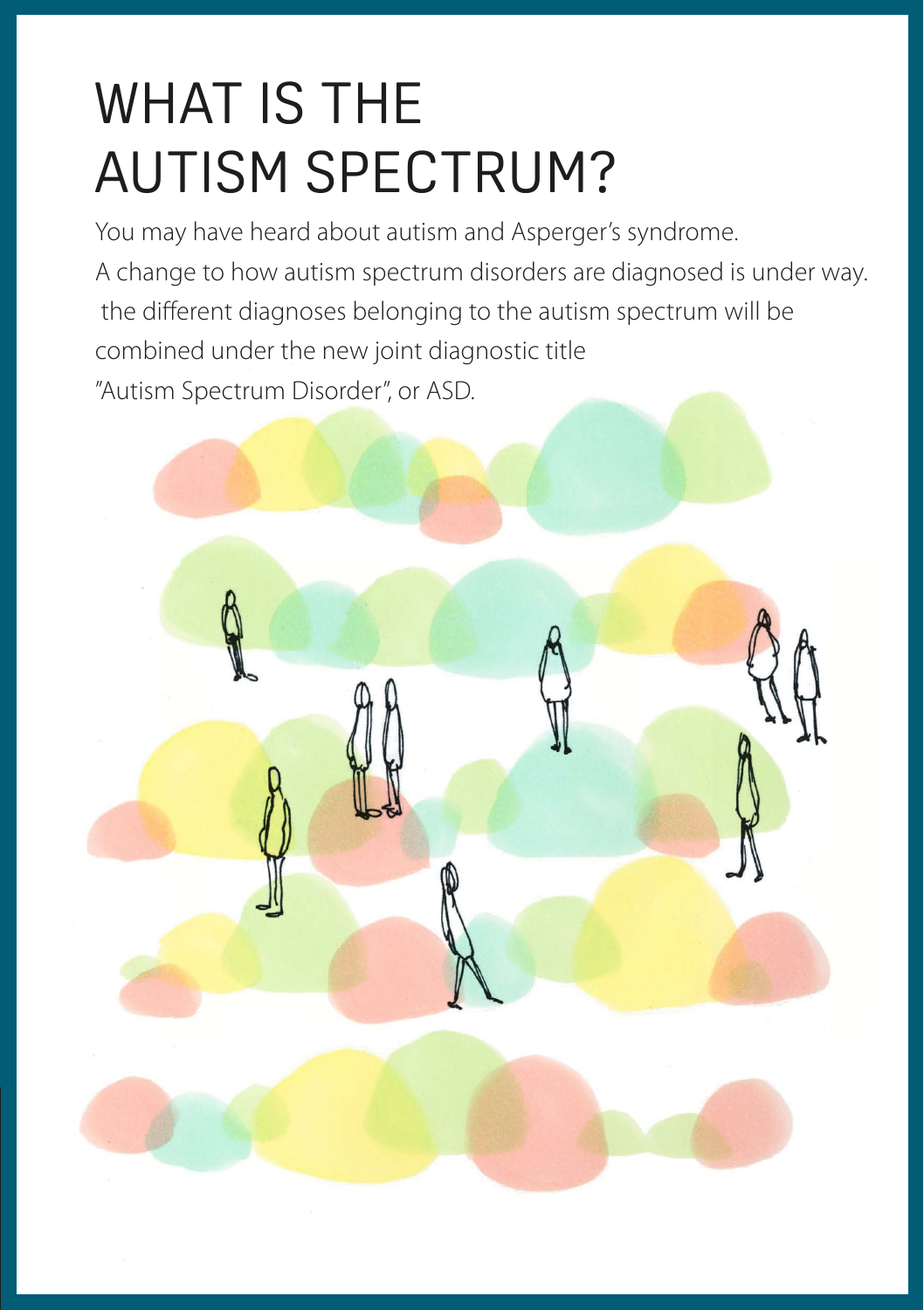

The autism spectrum disorder affects a person's social interaction with others, and also the way in which persons with ASD sense and experience the world around them.

According to studies, approximately 1-1,2 % of the population is on the autism spectrum.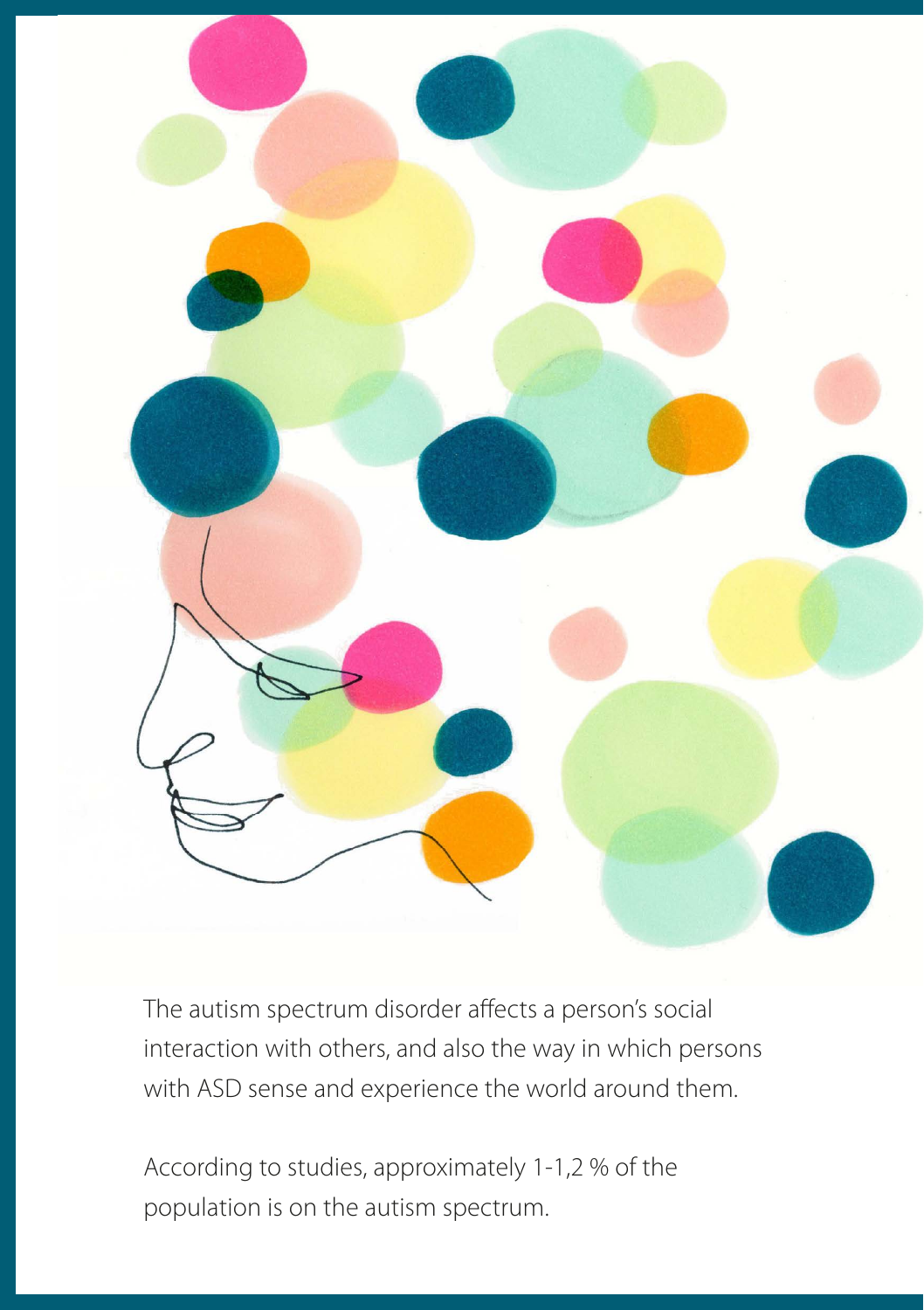# WHAT ARE THE CHARACTERISTICS OF ASD?

### **INTERACTION**

Persons with ASD may find it difficult to express their emotions and to understand those of others. They may also have difficulty in understanding the facial expressions and gestures of other people.

How you can help: Explain and verbalise facial expressions, gestures and emotions. Show consideration for the person's special characteristics relating to social interaction, such as the difficulty of making eye contact.

## **COMMUNICATION**

Persons with ASD may experience varying difficulties in understanding and using spoken language. Some persons with ASD use alternative means of communication, such as pictures, simple sign language or written text.

How you can help: Speak calmly, accurately and clearly. Do not, however, underestimate the person you are communicating with. Avoid slang, sarcasm, figurative speech and irony.

#### **SENSES**

Persons with ASD often have special characteristics relating to sensory integration, such as over- or under-sensitivity to sounds, lights, touch, smells, tastes or colours.

How you can help: Relieve sensory load by adjusting lights or sound. Avoid using strong scents. Recognize that person may use headphones or sunglasses to facilitate sensory processing.

# **SENSITIVITY TO STRESS**

The nervous system of a person with ASD is easily overloaded. Overloading may be caused by a noisy environment, changing and confusing situations or social interaction.

How you can help: Provide a quiet room or place for the person with ASD to reduce the sensory overload.

#### **STRENGTHS**

The autism spectrum also includes many strengths and qualities. A person on the autism spectrum may have, for example, good attention to detail, a strong sense of justice and sometimes a special skill.